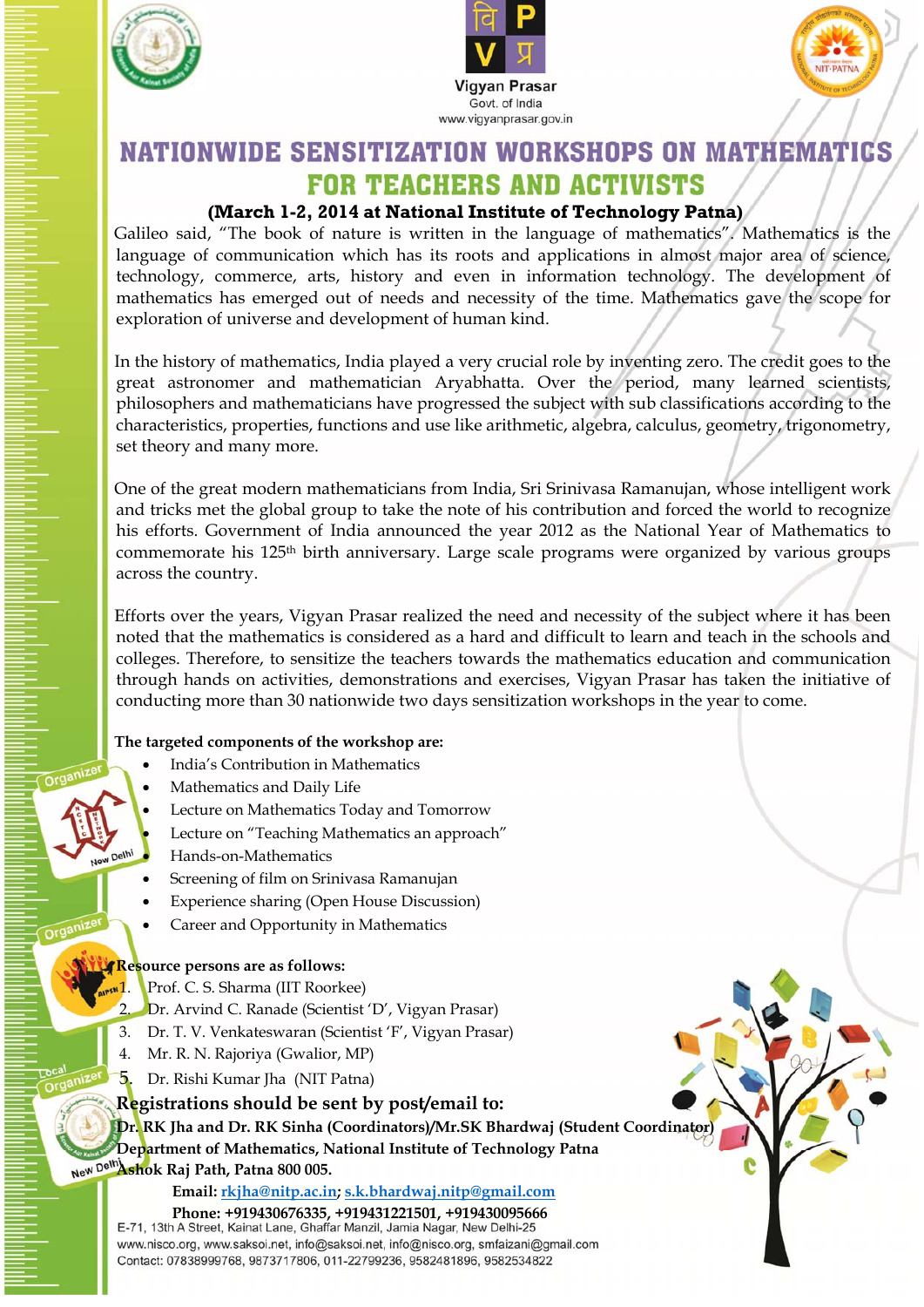## **NATIONWIDE SENSITIZATION WORKSHOPS ON MATHEMATICS FOR TEACHERS AND ACTIVISTS**

# **REGISTRATION FORM**

|              | Name of the Organization/School/College (With Correspondence Address): |
|--------------|------------------------------------------------------------------------|
|              |                                                                        |
| yt. of India |                                                                        |
|              |                                                                        |
|              | Educational Qualification (Only Highest with Grade/ Percentage):       |
| New Delhi    |                                                                        |
|              |                                                                        |
| AIPSN        |                                                                        |
|              | man and an annual communications of                                    |
|              |                                                                        |
| N Delhi      |                                                                        |
|              |                                                                        |
|              |                                                                        |
|              |                                                                        |
|              | Write the Experience of Mathematics Education (About 100 words):       |
|              |                                                                        |

 $O(9)$ 

N<sub>1</sub>